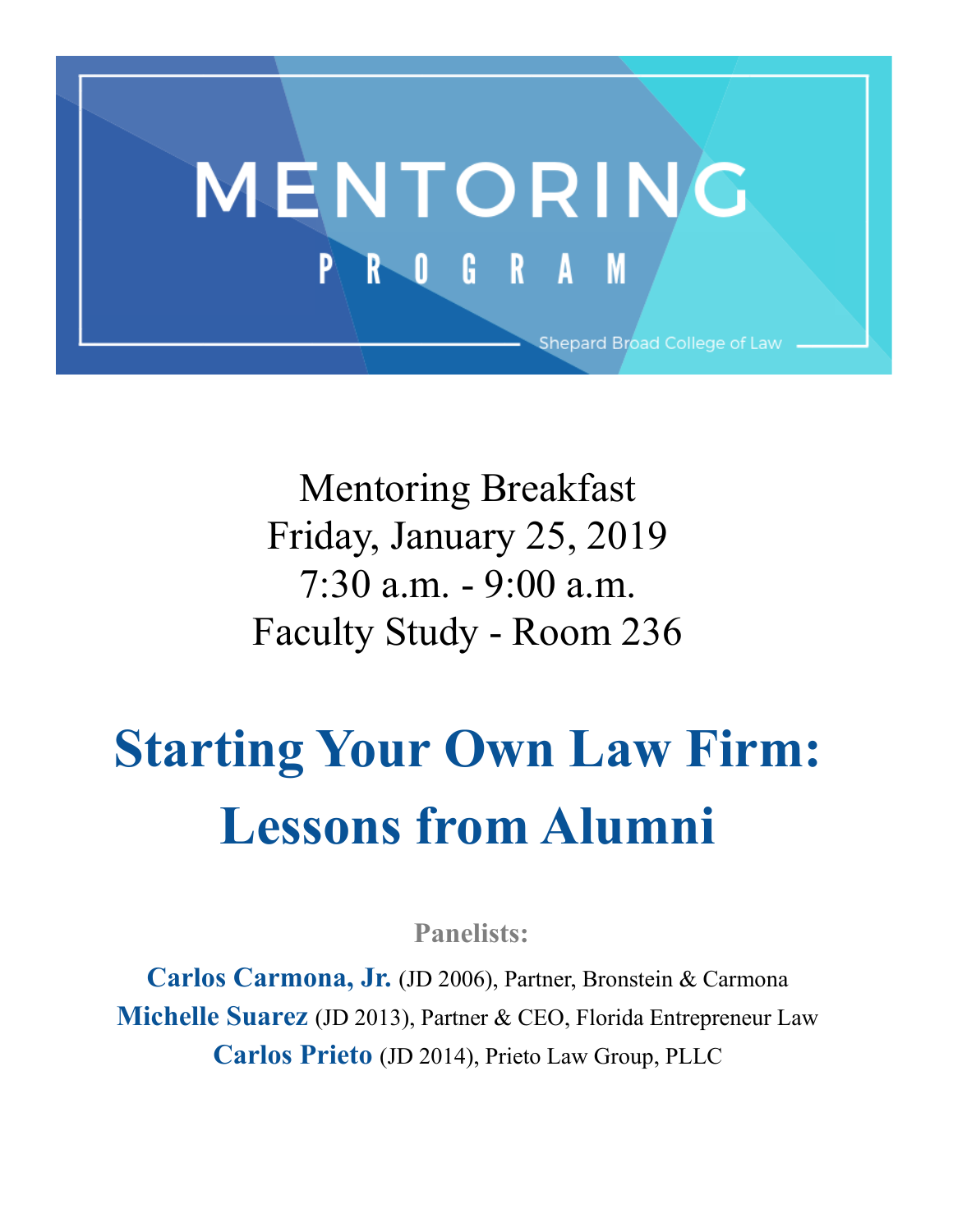# **NSU Law Mentoring Program Agenda**

| $7:30 - 7:50$ a.m. : |                | Check-in and Breakfast Networking                                                                                                                                                    |
|----------------------|----------------|--------------------------------------------------------------------------------------------------------------------------------------------------------------------------------------|
| $7:50 - 8:00$ a.m.   | $\sim$ 1       | Welcome, Introductions and Overview<br><b>Janice Shaw, Assistant Dean, NSU Law Office of Career Services</b><br>and Professional Development                                         |
| $8:00$ a.m.          | $\ddot{\cdot}$ | <b>Program: "Starting Your Own Law Firm: Lessons from Alumni"</b>                                                                                                                    |
|                      |                | Panelists:                                                                                                                                                                           |
|                      |                | Carlos Carmona, Jr. (JD 2006), Partner, Bronstein & Carmona<br>Michelle Suarez (JD 2013), Partner & CEO, Florida Entrepreneur Law<br>Carlos Prieto (JD 2014), Prieto Law Group, PLLC |
|                      |                | Moderator<br><b>Janice Shaw, Assistant Dean, NSU Law Office of Career Services</b><br>and Professional Development                                                                   |
| $8:35$ a.m.          |                | Networking                                                                                                                                                                           |

Our distinguished alumni panelists will give advice and tips learned while navigating the process of starting their own law firms. They will share insights on the importance of developing expertise as an attorney and as a business owner. You can also learn about the NSU Law Launchpad, a resource designed to help graduates successfully launch their own law firms.

# **PANELISTS**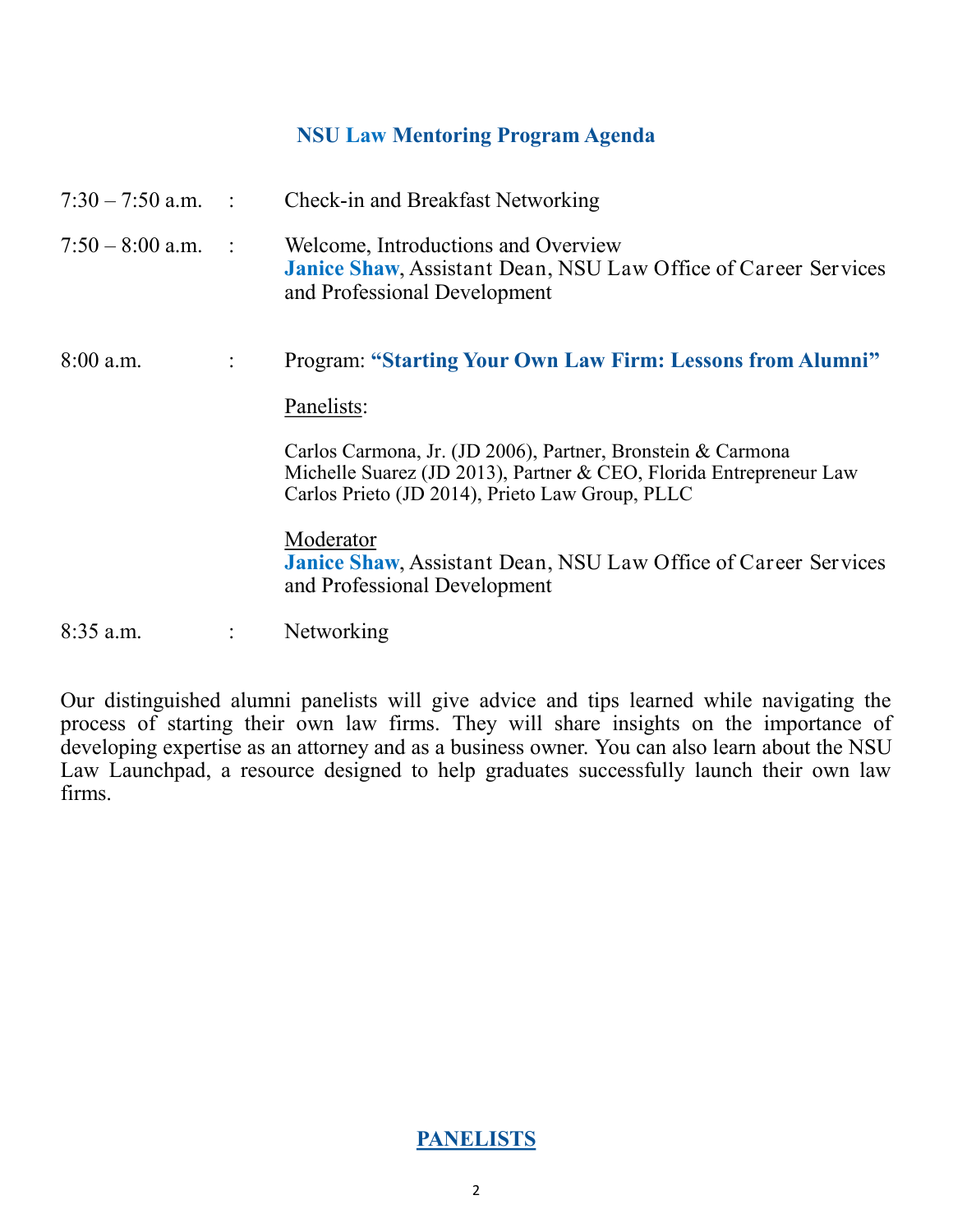**Carlos Carmona Jr. (JD 2006)**, Founding Partner and Trial Attorney, Carlos Carmona, Jr., was born in



Cuba and came to the United States as a toddler. He is a graduate of Miami American Senior High School and Florida State University.

Carlos graduated cum laude in 2006 from the Shepard Broad College of Law at Nova Southeastern University. In addition to being a member of the Moot Court Honor Society, Carlos was a member of the Nova Law Review's Executive Board. He was also on the law school's National Trial Competition Mock Trial Team and was recognized by his professors for his advocacy when they named him to the Order of Barristers, a national organization recognizing excellence and honor in all aspects of advocacy and courtroom presentation.

Carlos started his legal career as an Assistant State Attorney in Broward County. As a prosecutor, Mr. Carmona prosecuted a wide array of criminal cases, quickly advancing to the Felony Trial Division. By the end of his time at the Broward SAO, he had prosecuted dangerous and violent felons for crimes including attempted murder, attempted sexual battery, armed robbery and firearm charges, as well as drug crimes and property offenses; and had garnered the praise of members of both the Hollywood Police Department and Broward Sheriff's Office Crime Lab for his trial work.

**Michelle Suarez (JD 2013)** was born in Miami, Florida to Cuban American parents who taught her the



value of hard work, passion, and honesty. She graduated from Florida International University with her Bachelor of Science and earned her Juris Doctor from Nova Southeastern University Shepard Broad College of Law. While in law school Michelle earned a fellowship to clerk at Legal Aid Services of Broward County. She also clerked for Judge Marina Garcia-Wood of the 17th Judicial Circuit, was the Editor in Chief of the International Citation Research Guide, and was actively involved in several other organizations.

Michelle has several years of experience in business and commercial litigation. While practicing, she has continued to be actively involved in her community and several voluntary bar associations. She has been published in several media outlets including the Daily Business Review, the Miami Herald, Construction

Online Magazine, and the Broward County Barrister. She has also been invited to speak on topics regarding business start ups, and health and wellness.

**Carlos Prieto (JD 2014)** is the founder of Prieto Law Group and is proud to call Florida his home. He became a lawyer to help others navigate through their legal issues.

Prior to establishing the Prieto Law Group, Carlos worked as an attorney for defense law firms, where he defended major insurance companies in homeowners and automobile insurance litigation. While at these insurance defense firms, he gained experience in litigation, negotiations, and settlements.

After earning his bachelor degree, Carlos earned a Master of Science in Psychology, and a Master of Business Administration. After running a real estate investment business as a managing partner, Carlos earned his law degree from Nova Southeastern University, Shepard Broad College of Law.

During law school, Carlos served as a legal intern for the Consumer Protection Division of the Florida Office of the Attorney General, and at the Department of Homeland Security – Immigration and Customs Enforcement.